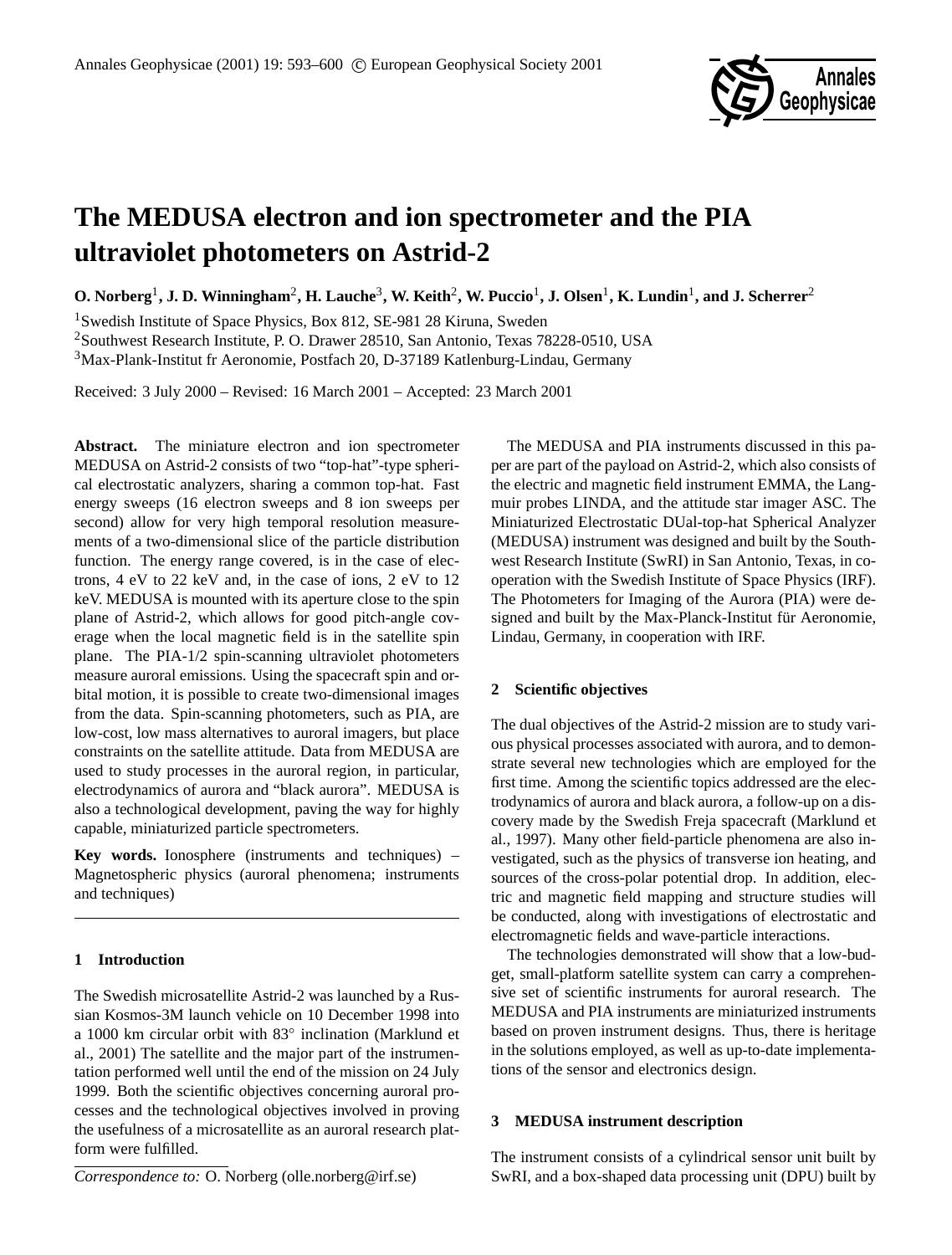

**Fig. 1.** The MEDUSA electron and ion spectrometer.

IRF. In addition, IRF supplied the amplifier boards and highvoltage boards for the sensor unit. The sensor is mounted on top of the DPU (see Fig. 1), which is attached to the top platform of Astrid-2 (see Fig. 2a,b). In order to achieve an almost unobstructed field-of-view for MEDUSA, each of the four mounting feet of the DPU has an individual stand-off height to the spacecraft platform. This allows for a 3° tilt of the instrument, such that the sectors looking across the diagonal of the top platform (sectors 0 and 15) are at the highest point. When the attitude of Astrid-2 is such that the local magnetic field vector is in the satellite spin plane ("cartwheel mode"), MEDUSA has a very good coverage of all pitch angles. Coverage of field-aligned particles is, however, reduced as the angle between the B-field and the spin plane increases. Due to the mounting on the anti-sunward side of the spacecraft (with the apertures at 90◦ angle to the sunward direction), MEDUSA is not particularly affected by solar UV-light. No particular UV-rejection method was implemented other than cupper blackening of the electrostatic deflection plates.

MEDUSA allows for simultaneous measurements of both electrons and ions (without mass resolution). Particles are measured with an angular resolution of  $22.5^\circ$  in the aperture plane (which is tilted 3° to the spacecraft spin plane), using 16 anodes or "sectors". For electrons, 16 energy sweeps per second are performed, and for ions, 8 sweeps per second. Each energy sweep consists of 32 discrete energy steps with descending logarithmic level. Of the 32 steps, one step is used for resetting the deflection voltage to its maximum value.

MEDUSA was switched on for the first time on 21 December 1998. It was almost always continuously switched on between January 1999, until the end of the mission in July 1999. The instrument worked flawlessly during this time, and has produced a large data set to be analyzed. Figure 3 is an example plot of MEDUSA data, showing time-energy spectrograms of the most parallel, perpendicular, and most



**Fig. 2a.** The view directions of the MEDUSA and PIA instruments.



**Fig. 2b.** MEDUSA mounted on the top, antisunward facing platform of Astrid-2. The aperture is covered by a remove-before-flight band with a nitrogen purge port. A square S-band patch antenna is mounted on top of MEDUSA. The stand for the S-band antenna, located in the opposite corner of the top platform, reflects light during some circumstances into electron sector 15. MEDUSA is tilted 3 ◦ , with the highest point looking across the top platform diagonal. Also seen here is the magnetometer and ASC-boom in its stowed position, and the PIA-1/2 assembly on one of the sides of the satellite (right).

antiparallel sectors for electrons and ions. In this particular case the parallel, perpendicular, and antiparallel directions are measured at pitch angles 17°, 90°, and 163°, respectively. The data has been corrected for variations in sector efficiency, and the color scales represent differential energy flux. The energy steps were logarithmically spaced for the majority of the mission. However, in the data taken during January 1999, the lowest energy steps were not logarithmic at low energies, i.e. the reason for the coarser low energy resolution seen in Fig. 3. The ram effect (the spacecraft velocity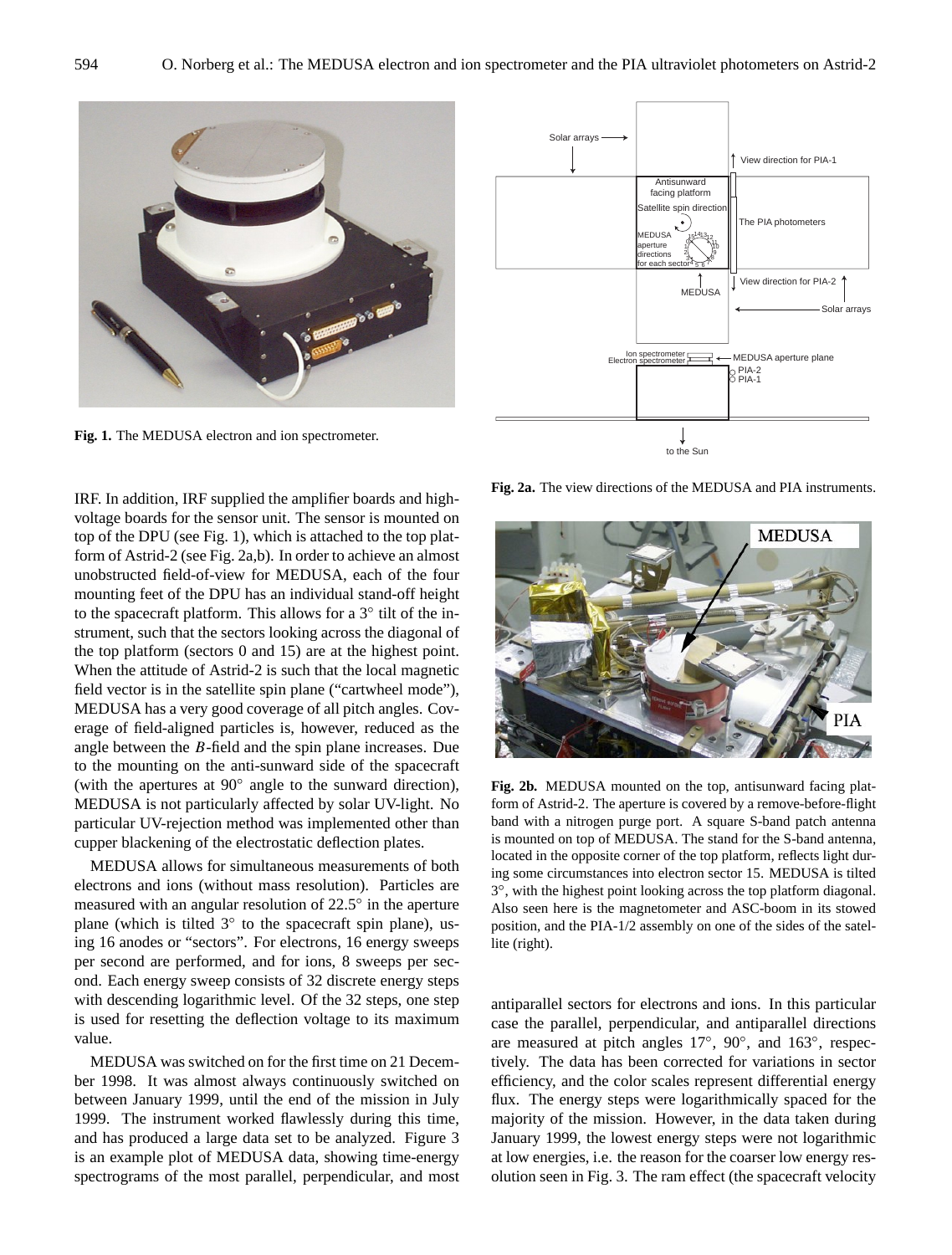

**Fig. 3.** MEDUSA time-energy spectrogram. During this event the instrument was operated in the "select mode" in which only the most parallel, perpendicular, and most antiparallel sectors for electrons and ions are included. The data has been corrected for variations in sector efficiency, and the color scales represent differential energy flux. This interesting event shows a beam of upward accelerated electrons (third panel from the top), at 20:21:46 UT on 15 January 1999. The electron beam has been accelerated to an average energy of 5 keV.

of approx. 7 km/s relative to the cold plasma) is frequently seen in the Astrid-2 data, but this effect varies with the spacecraft (and thus, MEDUSA) attitude in relation to the velocity vector.

The interesting event shown in Fig. 3 is a beam of upward accelerated electrons (third panel from the top) at 20:21:46 UT on 15 January 1999. The electron beam has been accelerated to an average energy of 5 keV; it is located at 21:30 MLT in the auroral region at 71◦ corrected geomagnetic latitude. The beam is found adjacent to precipitating electrons (uppermost panel), indicative of a region where both downward and upward field-aligned currents are close to each other. Several studies focusing on data from the MEDUSA instrument have been made, such as a statistical survey of plasma domains (Narita, 2000), the cusp signature (Keith et al., 2001), largescale ion density cavities (Høymork et al., 2001a), and ion clouds in the CPS-region (Høymork et al., 2001b).

#### 3.1 The sensor unit

A cross sectional view of the MEDUSA sensor is shown in Fig. 4. The back-to-back geometry achieved by stacking the two top-hat electrostatic analyzers (sharing a common top-hat) allows MEDUSA to analyze both ions and electrons with a single entrance aperture. The MEDUSA sensor has cylindrical symmetry about the vertical axis passing through its center. The sensor unit also contains, apart from the electrostatic analyzer, amplifier and high-voltage power supply boards. Further discussions on top-hat analyzers can be found in the literature (e.g. Carlson et al., 1983; Young, 1998).

Particles entering the sensor aperture are deflected by the electric field inside the two spherical top-hat analyzers. Only particles of the right polarity, with an energy per charge within the analyzers passband will pass through the electron and ion analyzers and create an impact on the front side of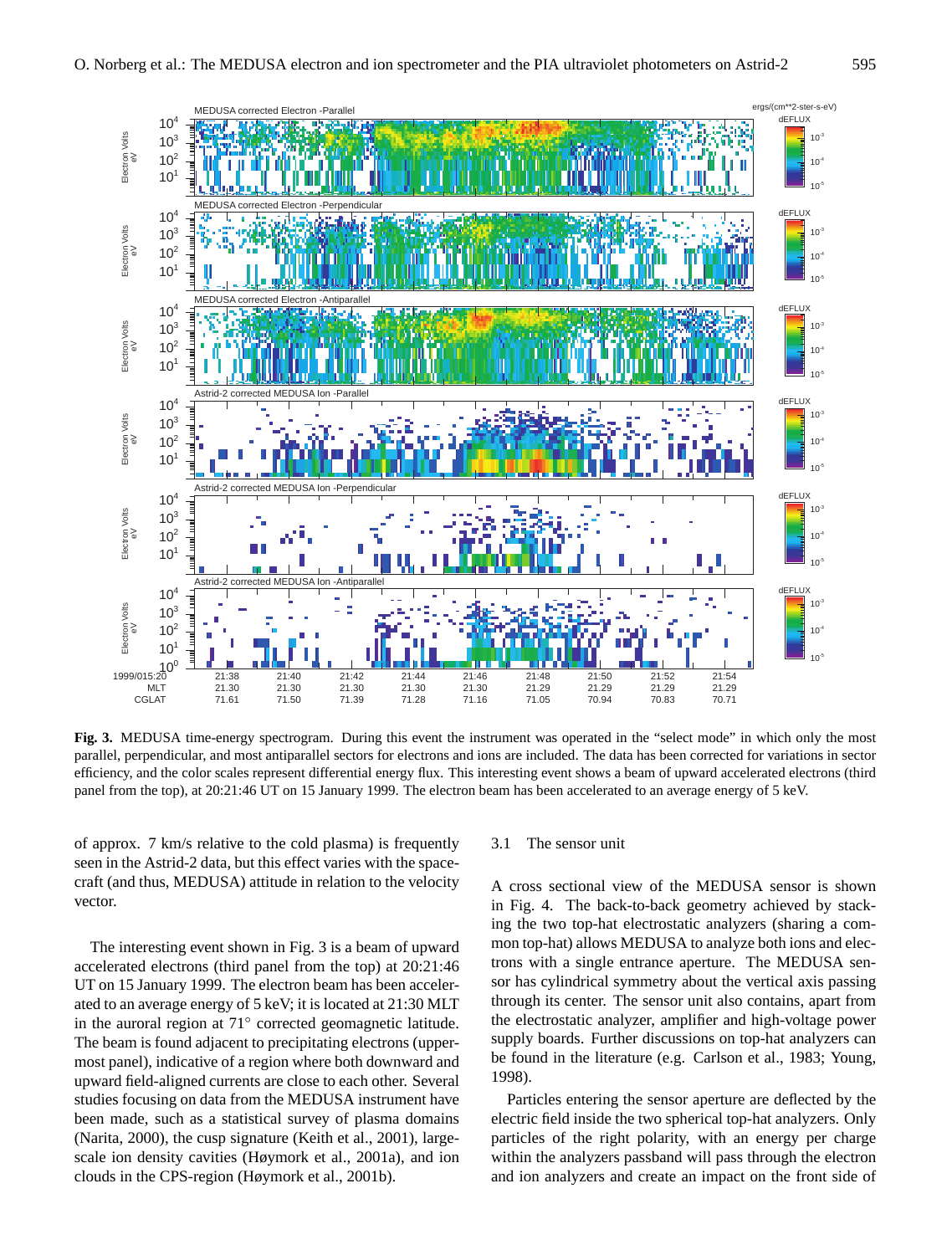

**Fig. 4.** Cross section through the MEDUSA sensor. The electronand ion sides are identical apart from the high voltage polarities and the inclusion of high voltage capacitors between the anodes and amplifiers on the electron side.

a stack of microchannel plates (MCPs, two plates are used in each stack). For each incident particle, the MCPs produce electron showers on their backside (approx. 10<sup>6</sup> electrons in each shower), which are detected on 16 discrete anodes that define the azimuthal acceptance angles.

Each anode is connected to the input charge sensitive amplifiers. The amplifiers used are the Monolithic Octal Charge Amplifier and Discriminator (MOCAD) chips, each providing 8 amplifier channels. Two MOCAD chips are mounted on each of the two anode boards of the sensor. On the electron side, the anodes are connected to the amplifier inputs via high-voltage capacitors, since the electron anode needs to be at almost the same high-voltage as the backside of the MCP. From each of the two sides of the sensor, low voltage wires connect to the MEDUSA data processing unit. These wires carry 16 signals from the amplifier discriminators, power to the amplifier and high-voltage boards, and control signals to the high-voltage board.

MEDUSA was simulated in a 2.5-dimensional ray-tracing code at SwRI (Keith, 1999). The completed flight instrument was calibrated using the electron and ion source at the calibration facility at IRF in Kiruna (Keith, 1999). A variation in efficiency between the 16 sectors of both the electron and ion sides of MEDUSA was found, this variation is compensated for in plots, such as Fig. 3. The instrument characteristics are given in Table 1.

#### 3.2 The electronics and data processing unit

The MEDUSA Data Processing Unit (DPU) serves as the electrical interface between the spacecraft systems and both the MEDUSA and PIA sensors. The DPU has a power interface between the spacecraft, with an unregulated input voltage of  $+28$  V that is transformed to regulated voltages inside the DPU. The DPU communicates telemetry, commands, time data, and synchronization signals over a serial interface; the Astrid payload units take turns sending their data over this interface. Thus, all other instrument data as well as the spacecraft housekeeping data can be read by the MEDUSA DPU. This is used for the pitch angle calculation in select mode; the Astrid-2 spacecraft magnetometer data is read once every 0.25 seconds by the MEDUSA DPU.

The DPU is built around a Texas Instruments TMS320C50



**Fig. 5.** The PIA photometers with PIA-3 at the top, and the PIA-1/2 assembly below.

Digital Signal Processor. It has a 2 Mbyte memory that is used as a data compression buffer and for data storage outside ground station visibility. The flight software is stored both in EPROM (not programmable in flight) and in EEP-ROM (programmable in flight). It is, therefore, possible to reprogram the flight software as well as the lookup tables for the energy sweeps; this option was indeed used in flight. By default, the flight software boots from EEPROM, but by a command decoded by hardware, it is possible to force the CPU to boot from EPROM in case of a corrupt program in EEPROM. The correct function of the CPU is monitored by a watchdog which resets the CPU should it not perform its routine tasks. A special task is also running in the software that computes a checksum of the running flight software code. During the 7 months of operation, the CPU rebooted only a few times.

The registers for both MEDUSA and PIA are implemented in Field Programmable Gate Arrays (FPGAs) from Actel. The registers are 8-bit wide (except for PIA-3, which is 16-bit wide), with a special feature. This means that when the most significant bit is set, the register switches its input from the amplifier discriminator to a fixed frequency. By doing so, and assuming that the amplifier counts would have continued to come in during the remainder of the sample time at the same rate they had before the last bit was set, it is possible to make the register perform data compression in hardware. If  $R'$  denotes the actual number of pulses counted and R denotes the corresponding register reading, the relation between  $R'$  and  $R$  is as follows:

# $R' = R$

if  $R < 128$ , i.e. the most significant bit is not set  $R' = 128T_c f_c/(T_c f_c - (R - 128))$ if  $R \ge 128$ , i.e. the most significant bit is set

 $T_c$  is the sample time in seconds and  $f_c$  is the frequency of the fixed-rate pulse generator. In this application,  $T_c \cdot f_c = 152.6$ (1.953 ms · 78.12 kHz for electrons and 3.906 ms · 39.06 kHz for ions and PIA-1/2).

In other words, when there are at least 128 counts during a sample, the function of the register is changed to measure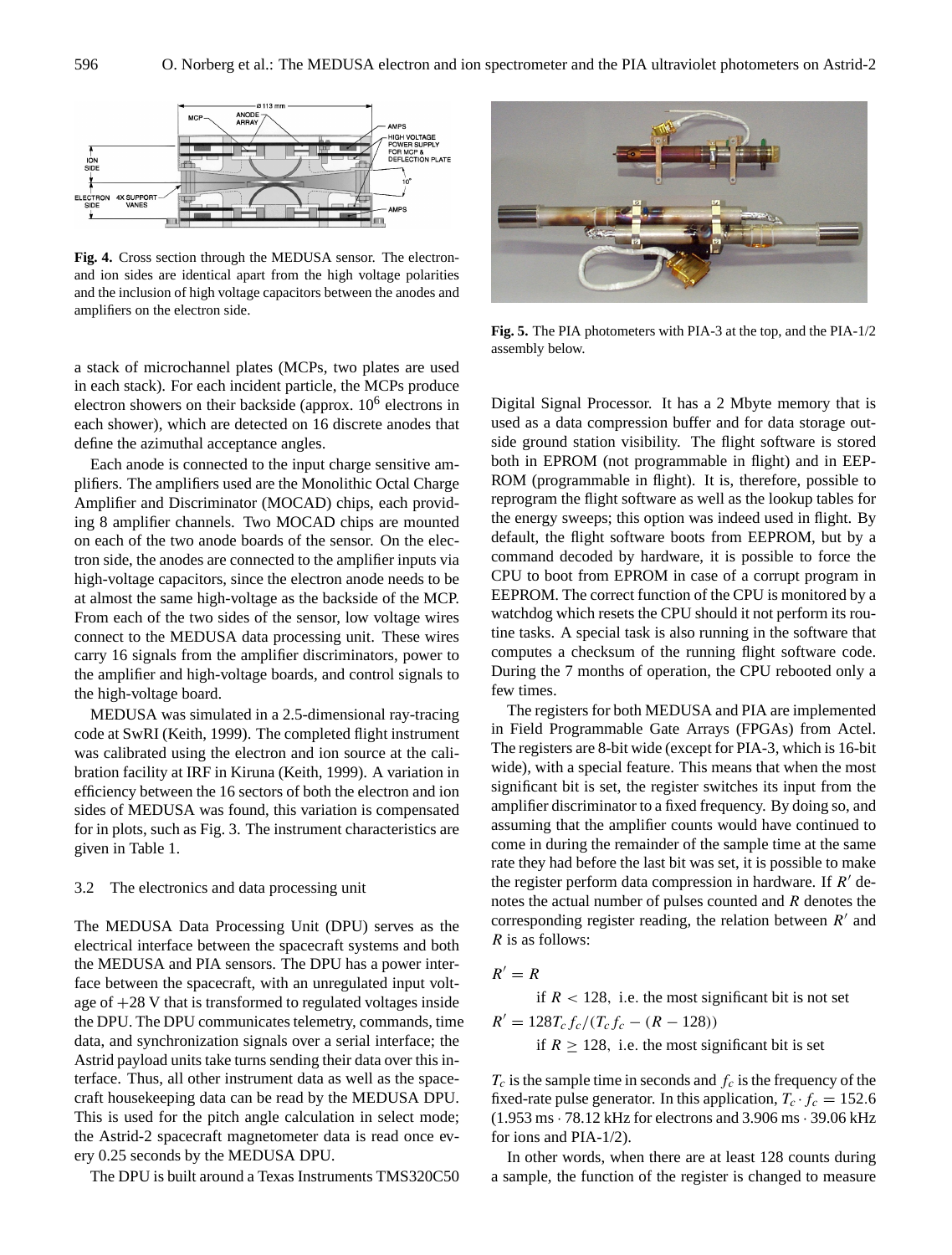

**Fig. 6.** Auroral emissions over eastern Siberia and Alaska. This image was made using data from PIA-2, channel A, during the time period 12:40–12:55 UT on 18 December 1998. Also shown is an enlarged version of the same event. The satellite moved from west to east. The change in background intensity, seen as a line across the image, is due to the satellite entering eclipse, where the background noise is considerably lower.

| <b>Mass</b><br>Power              | $1.5 \text{ kg}$ (0.6 kg sensor and 0.9 kg DPU)<br>2.9W |                                        |
|-----------------------------------|---------------------------------------------------------|----------------------------------------|
|                                   | Electron side                                           | Ion side                               |
| Energy range                      | $4 eV - 22 keV$                                         | $2 eV - 12 keV$                        |
| Geometric factor incl. efficiency | $1.9 \cdot 10^{-4}$ cm <sup>2</sup> sr                  | $4.2 \cdot 10^{-4}$ cm <sup>2</sup> sr |
| Energy resolution, $\Delta E/E$   | 15%                                                     | 25%                                    |
| Number of sectors                 | 16                                                      | 16                                     |
| Number of energy steps            | $31 +$ one sweep reset step                             | $31 +$ one sweep reset step            |
| Number of sweeps per second       | 16                                                      | 8                                      |

| <b>Table 1.</b> MEDUSA instrument characteristics |  |
|---------------------------------------------------|--|
|---------------------------------------------------|--|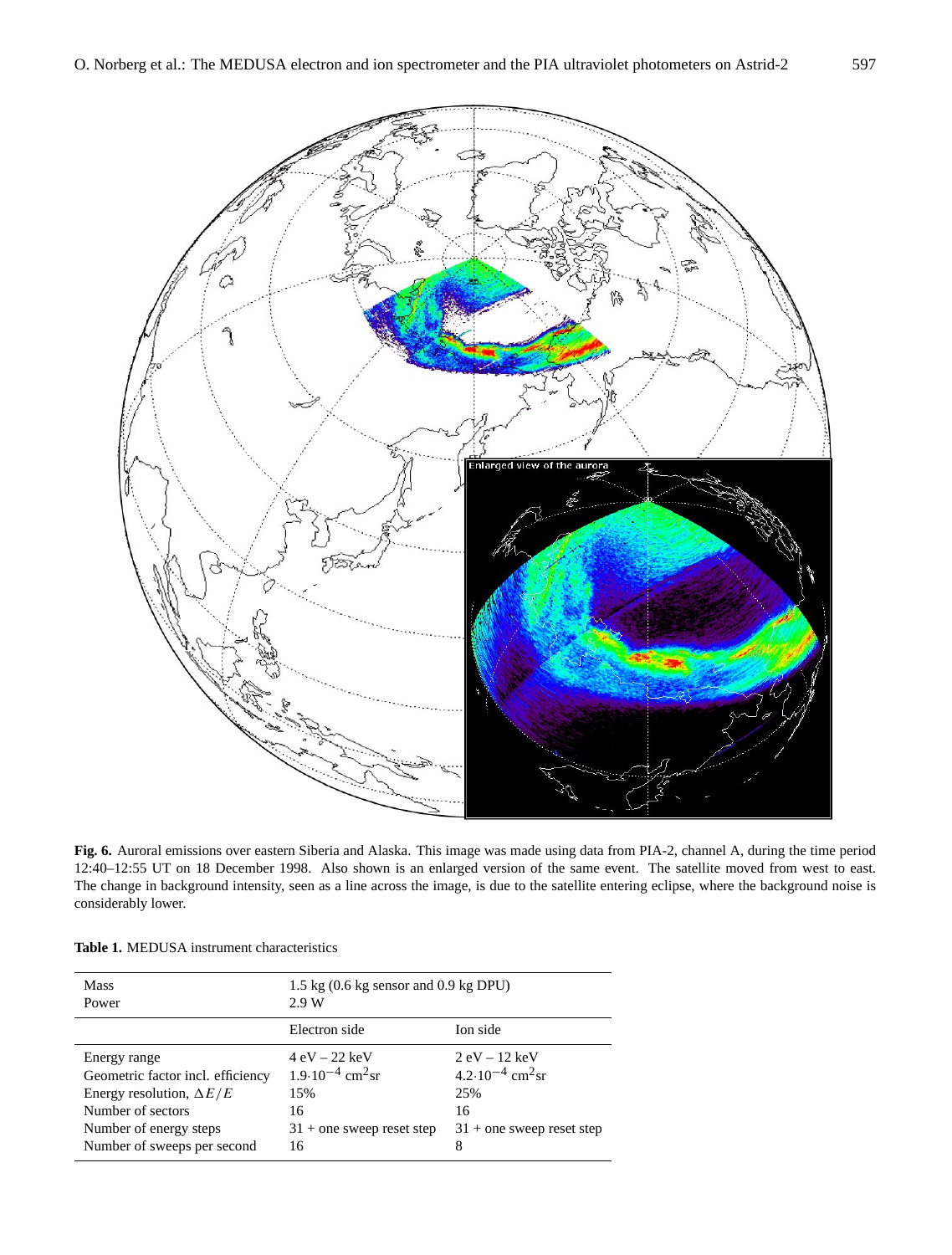| Focal length                              | $247$ mm                       |
|-------------------------------------------|--------------------------------|
| Resolution per pixel                      | $>8$ km                        |
| Geometric factor per pixel                | $4.10^{-4}$ cm <sup>2</sup> sr |
| Sample period                             | 256 samples per second         |
| Spectral passband                         | $110 - 160$ nm                 |
| Mass (total for the $PIA-1/2$ ) assembly) | 440 g                          |
| Power (total for the PIA-1/2) assembly)   | 0.5 W                          |
|                                           |                                |

**Table 2.** PIA-1/2 instrument characteristics

the time it took to obtain the first 128 counts. Using this technique, previously used, for example, on the ESRO-1A/B satellites in 1968 and 1969, the MEDUSA and PIA 8-bit registers can register up to 763 counts instead of 255, before overflowing.

#### 3.3 Operational modes

MEDUSA has two modes of operation: either data from all 16 sectors from both the electron and ion sides ("Normal Mode"), or three pitch-angle-selected sectors ("Select Mode") were included in the telemetry. The temporal resolution of the instrument is always the same, sixteen 32-step sweeps per second for electrons, eight 32-step sweeps per second for ions, and 256 samples per second for PIA. The Select Mode uses the spacecraft attitude magnetometer data to calculate spin rate and spin phase relative to the local magnetic field vector. Four times per second these parameters are updated and the sector most parallel, most antiparallel, and most perpendicular to the local magnetic field are selected. For both electrons and ions, these three sectors are then included in the telemetry. Thus, the output data rate in Select Mode from MEDUSA decreases to about 20% of the data rate required in Normal Mode. The Select Mode is used extensively, since it allows for more than 5 times longer periods of data collection, while retaining much of the information of the distribution function. Normal Mode is primarily used within the auroral ovals.

All 32 MEDUSA sectors (16 electron and 16 ion sectors), as well as the 10 PIA channels can be individually masked out of the telemetry. This allows for the exclusion of data that is not required (such as the PIA-3 data when it produced no counts), thus saving valuable telemetry capacity.

#### **4 PIA instrument description**

The PIA (Photometers for Imaging of the Aurora) instrument consists of three photometers, PIA-1, PIA-2, and PIA-3. Both PIA-1/2 and PIA-3 are connected to the MEDUSA DPU, where a 3 kV common high-voltage power supply for the photometers, as well as their registers, are located. PIA-1 and PIA-2 are two identical, four-pixel photometers for the ultraviolet passband 110–160 nm. They are mounted in the satellite spin plane such that each photometer's field-of-view encompasses a certain area of the Earth due to spacecraft spin; the satellite motion provides the second component of motion to make it possible to reconstruct a two-dimensional picture of the covered area. It should be noted that such pictures are not instantaneous; they are sampled pixel-by-pixel, line-by-line as the satellite moves over the area of interest. The two photometers point in opposite directions, thus increasing the time spent looking down on the auroral emissions with a factor of two. The PIA-1/2 instrument characteristics are given in Table 2.

Each of the PIA-1/2 photometers consists of an evacuated stainless steel tube, a  $MgF_2$  lens, a hydrogen getter, and four stacked ceramic electron multipliers with KBr photocathodes. The four multipliers are mounted such that they have the same phase of satellite spin rotation, their field-ofview are, however, different in the plane perpendicular to the spin plane. PIA-1/2 is based on the design of the MIO-2 photometer on Astrid-1 (Norberg et al., 1995). The photometers were calibrated before launch using a deuterium UV-lamp and a reference UV photodiode from Ball Aerospace that had been calibrated at the National Institute of Standards and Technology. PIA-1/2 was switched on for the first time on 18 December 1998, and produced a good image of the aurora over eastern Siberia and Alaska (see Fig. 6). However, the initial high gain of the photometers decreased rapidly afterwards. The photometers did not achieve the gain seen during the first orbit, even though the multiplier bias voltage eventually was increased from the nominal value of 2.5 kV to 3.0 kV. The gain decreased with approximately two orders of magnitude.

The spacecraft spin (around a 7 seconds spin period) meant that PIA sampled approximately 1800 pixels per spin. During optimal conditions, about 1/3 of the pixels are viewing emissions from the Earth, with the rest of the pixels looking out into space. Lyman alpha emissions from the Earth's geocorona, as well as UV-stars, can be seen in the despun data from non-Earth viewing pixels. Nodal plane drift meant that the local time of the orbit plane changed with approximately 3.5 hours per month. Noon-midnight (or midnight-noon) orbits are the most favorable for spin-scanning photometers, since the spacecraft spin plane and the satellite velocity vector are perpendicular. Such orbits occurred around December 1998 – January 1999, April 1999, and during the end of the mission, July 1999. During dawn-dusk (or dusk-dawn) orbits, a spin-scanning photometer, such as PIA, scans a limited area. Such orbits can, instead of good area coverage, provide high temporal resolution of discrete structures in the aurora.

The reduced gain after the initial operation of the photometer on 18 December 1998 resulted in an inability to measure auroral emissions. A probable reason for the gain reduction is that one hydrogen getter per tube was not sufficient to keep a good vacuum (<  $10^{-6}$  mbar) inside the photometer tubes. The residual gas in the tubes slowly destroyed the photocathode surface when the photometers were operated at high voltage. After the gain reduction, the photometers were still sensitive to high intensity emissions. On the dayside we can see structures, which have been identified as clouds,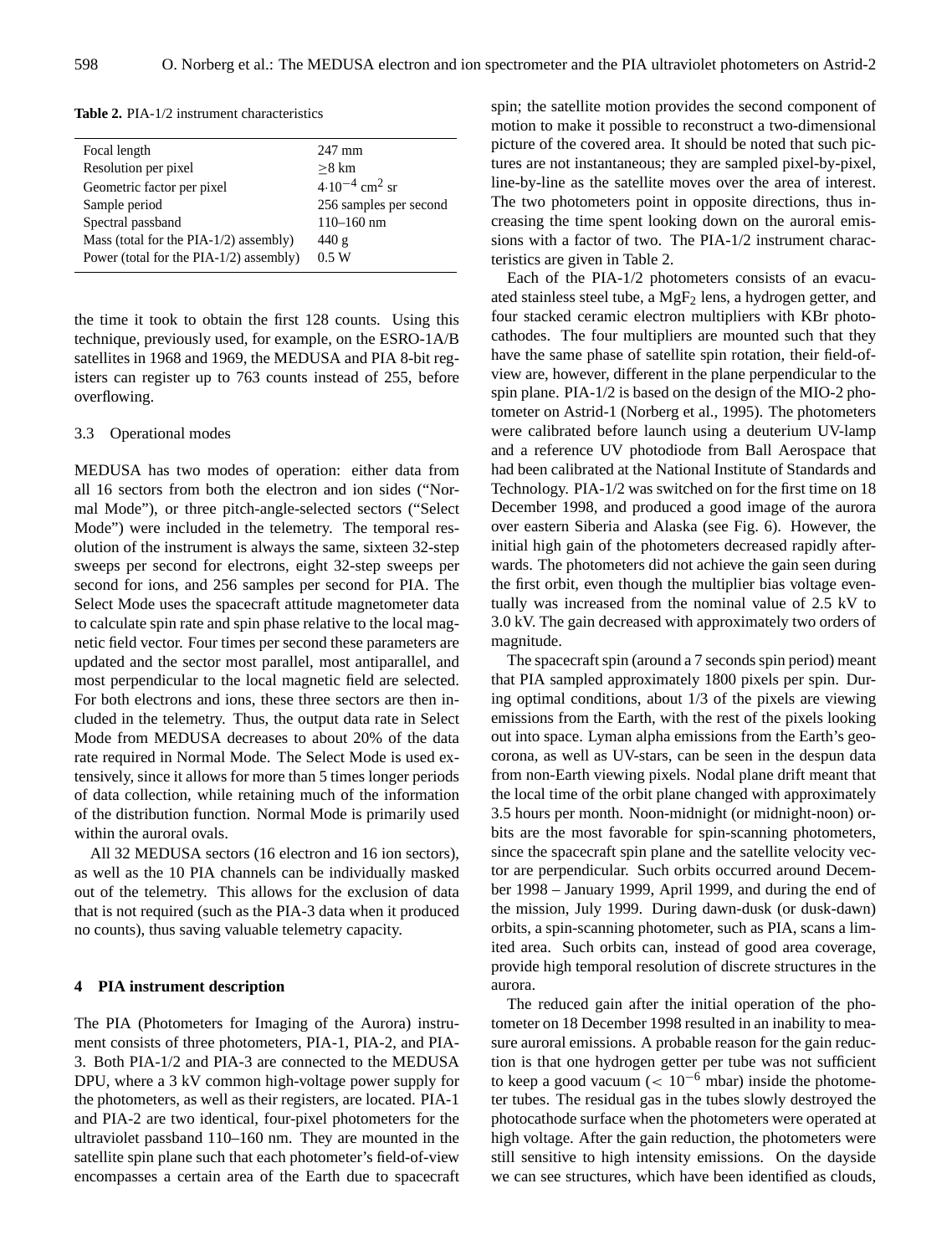when comparing them with images from weather satellites. Lyman-alpha emissions from the geocorona are also sufficiently strong enough to be seen in the data.

PIA-3 is a photometer with a narrow passband around the Lyman-alpha wavelength at 121.6 nm; the passband is achieved using a  $MgF_2$  lens and a filter provided by an enclosed part of the photometer which is filled with oxygen gas  $(O<sub>2</sub>)$ absorption cell). Its design is similar to the MIO-1 photometer on Astrid-1 (Norberg et al., 1995), and the HDAC photometer on Cassini (Lauche and Zarnowiecki, 1992). PIA-3 has a 16-bit register, sampled at 256 samples per second. It is mounted inside the spacecraft on the bottom, sunward facing platform, such that it has a constant field-of-view towards the Sun via a small reflecting sphere. The objective with the PIA-3 photometer was to study absorption of Lyman-alpha radiation in the Earth's atmosphere, using Sun occultation at sunrise and sunset, as seen from Astrid-2. However, PIA-3 failed to produce any counts during the lifetime of Astrid-2; the reason for this is still unknown.

## **5 Onboard data reduction**

The telemetry allocation for MEDUSA and PIA data on Astrid-2 is 30208 bps. The electron part of MEDUSA produces 16 sectors of 8-bit data, 32 steps per sweep, 16 sweeps per second, for a total of 65536 bps. For the ion part, there are 8 sweeps per second, reducing its production rate to 32768 bps. PIA can produce a total of 10 8-bit channels, 256 times per second, for a total of 20480 bps. In addition, the DPU produces a housekeeping data set of 19 16-bit values, four times per second, for a total of 1216 bps. In total, the raw bitrate production of MEDUSA and PIA is thus, 120000 bps, exceeding the allocation by approximately a factor of four. To overcome this, a loss-less data compression algorithm was implemented. The compression scheme is based on Rice's adaptive coding algorithm (Rice, 1993). Normally, for particle data, this scheme results in compression in the order of 4 to 5. A 2 Mbyte buffer is used as a FIFO to compensate for varying compression efficiency, as well as to provide storage for data while outside ground station coverage. For test and calibration purposes, there is also a special Astrid-2 telemetry format that allows MEDUSA and PIA to send all data uncompressed. In this case, no EMMA or LINDA data are included.

#### **6 Ground data handling**

Ground processing of the MEDUSA and PIA data takes place at IRF in Kiruna. Data received at the Solna Satellite Station is available over the internet within 15 minutes after a satellite pass. The availability of new data is broadcast as an e-mail triggers an automatic process on a Unix computer. The process first retrieves the data via FTP, extracts the MEDUSA/PIA data from the raw telemetry file, uncompresses the data, and finally writes the files into an archive format. The format chosen for MEDUSA/PIA is the Instrument Data File Set, or IDFS (Winningham et al.). This format allows for storage of the data, together with instrument and calibration constants, enabling full documentation of the data set. Apart from MEDUSA and PIA data, the EMMA and LINDA data have also been processed into IDFS format. A plot package called SDDAS (Winningham et al.) for the IDFS format has been developed by SwRI. In order to provide access to the Astrid-2 data set for the scientific community, a web interface to SDDAS was developed at IRF; it is available at http://www.irf.se/rpg-bin/astrid/astrid.shtml.

#### **7 Conclusions**

MEDUSA has provided a very interesting data set which will be used in conjunction with the EMMA and LINDA instruments on Astrid-2, as well as ground-based instrumentation, to study processes primarily in the auroral region. In particular, the high temporal resolution is very valuable, since it offers a possibility to study features in the particle distributions not previously studied at the 1000 km altitude. MEDUSA has also proved to be an instrument well suited for microsatellite missions due to its low mass and power requirements. A second MEDUSA instrument was launched on 21 November 2000 on the 6 kg Munin nanosatellite (Norberg, 1999). Apart from MEDUSA, the Munin payload consists of a spectrometer for ions and neutrals, and a CCD camera.

Spin-scanning UV-photometers, such as PIA, are a low mass, low power, and low cost alternative to UV-imagers for auroral missions requiring images of the aurora below the satellites. In particular, the cost for the system can be kept at a fraction of the cost for a UV-imager. For auroral constellation missions, it could, therefore, be conceivable that an UV-imager is accommodated on one spacecraft, and as a backup, spin-scanning photometers are placed on another (or several) spacecraft in the constellation. A drawback with spin-scanning photometers is that they place constraints on the orbit plane geometry in order to produce good images. The design of the photometer is crucial for safe operation. We have learned with PIA on Astrid-2 that it is vital to have an excellent vacuum inside the photometer tubes. In a future application, this could be achieved either with more hydrogen getters per tube or the possibility of opening the tube to space (using a valve) to better evacuate it.

*Acknowledgements.* The Astrid-2 project is funded by the Swedish National Space Board and by corresponding agencies in the other participating countries. The Southwest Research Institute received funding from the Office of Naval Research (ONR contract N00014- 98-1-0175) for their participation in this project.

Topical Editor G. Chanteur thanks M. Hirahara and A. Fedorov for their help in evaluating this paper.